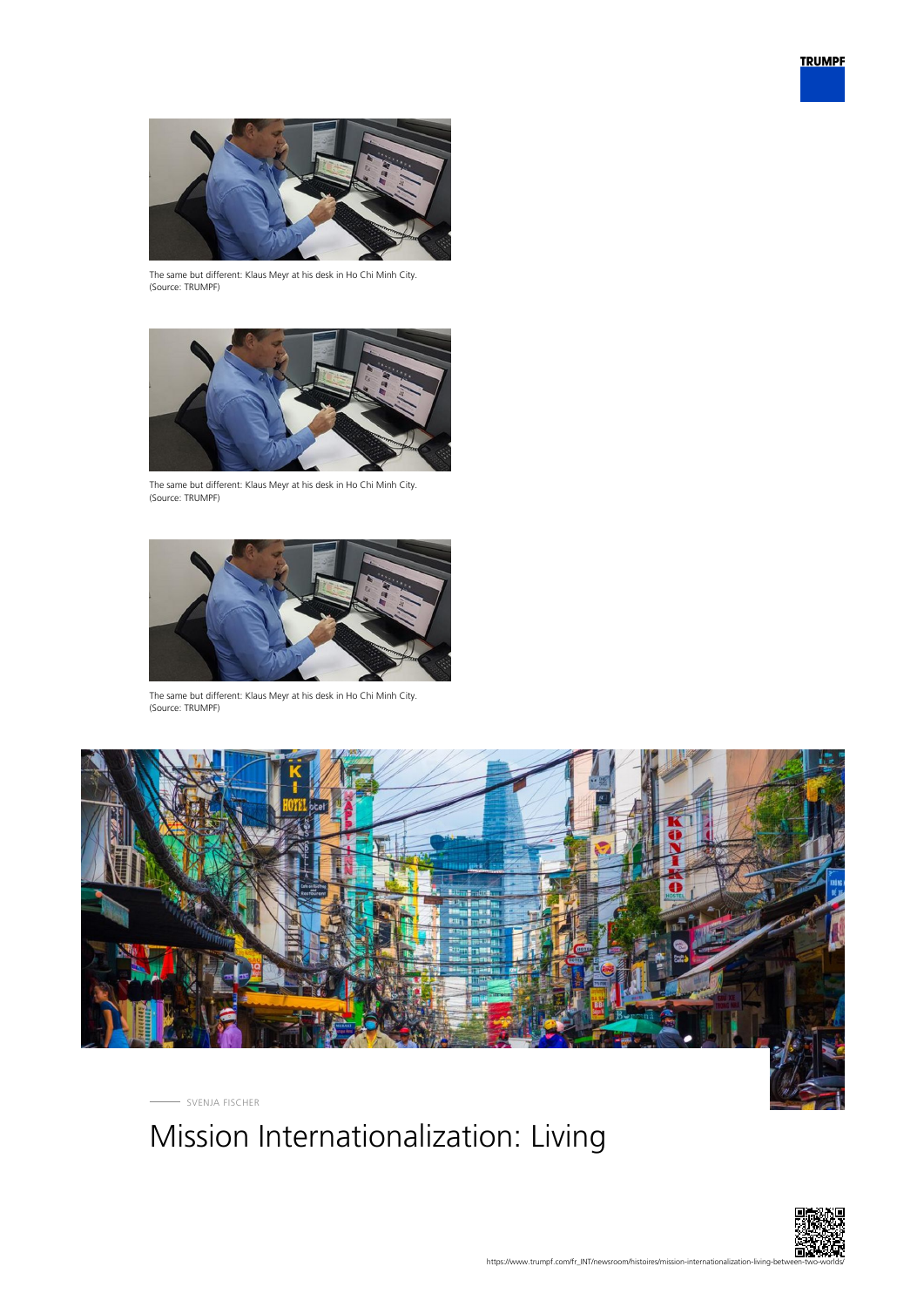# between two worlds

**German industrial companies operate all over the world. They are not just exporting reliable products but also sending personnel to many corners of the globe. But what are the goals that companies are pursuing via internationalization? And how does it feel for personnel to be suddenly working on another continent? Our editors have be doing some research.**

Sitting on his office chair, Klaus Meyr surveys the desk in front of him. At first glance, everything looks much the same as it did in his old office in Ditzingen, with the same telephone, laptop and TRUMPF pen. But when he looks out the window he sees the houses of Ho Chi Minh City in Vietnam. Meyr is among the TRUMPF employees who have re-located their workplaces from the company headquarters in Ditzingen to another country. With more than 70 subsidiaries in over 30 countries, TRUMPF is operating all over the world.



The same but different: Klaus Meyr at his desk in Ho Chi Minh City. (Source: TRUMPF)

## **Mr. Meyr, what prompted you to move from Ditzingen to Ho Chi Minh City? And how did it feel living in a foreign country during those first few months?**

The reason I came abroad is simple: it's fascinating to play a part in setting up an organization in an emerging market with a completely different political system and a foreign culture. People here are very helpful and friendly, so it's been a positive experience since day one. The first few months were very interesting because I was seeing new aspects of Vietnam every single day. For a while it was like living between two worlds: my tax paperwork was still in Germany, for example, and things like that caused a few complications every now and then. But essentially it starts out feeling like a big adventure, and then things gradually settle down and become part of your everyday life.

#### **What differences are there between TRUMPF in Germany and TRUMPF in Vietnam?**

(Laughs) I hardly know where to begin! The way we work in Germany is heavily influenced by clearly defined areas of responsibility. So you often hear things like "sorry, I'm not responsible for that". But in Vietnam it's the other way around, so you can sometimes end up losing sight of what you're actually meant to be doing! Another example is how long it sometimes takes to reach decisions in Germany, but how fast those decisions are implemented. Again, Vietnam is very different, because you get quick decisions but they take a little longer to put into practice.

#### **Now you have settled into Vietnamese life, what do you particularly like about the country?**

People here are tremendously friendly and helpful. They have more to worry about on a daily basis than we have in Germany, but they accept things with good grace and never lose sight of all the wonderful aspects of life – and that's a great quality to have. I particularly like the fact that people do so much outdoors because it's warmer, especially in the evenings when the temperatures are more pleasant.

#### **There must be a few things that you miss from back home?**

Absolutely – my family and friends for one thing. But I also miss the changing seasons, the food and local events such as Stuttgart's Weindorf wine festival and Volksfest beer festival. And I definitely miss my soccer team, VfB Stuttgart (laughs).

### **Now that you have some experience living and working in Vietnam, what advice would you give someone who was thinking of moving abroad?**

Life moves at a different pace in other countries, so there's no point in trying to impose your own way of doing things. It's